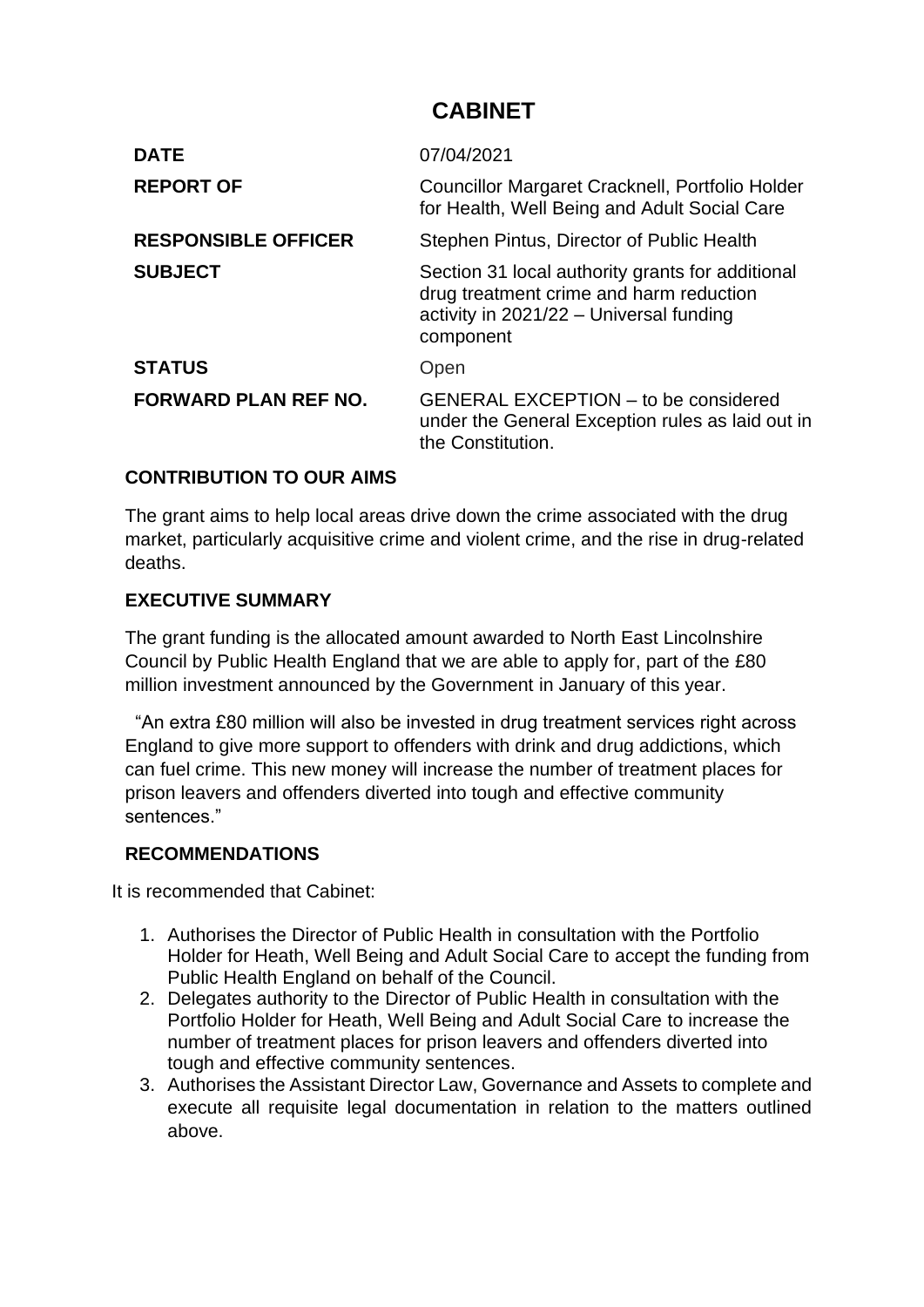# **REASONS FOR DECISION**

As stated above the allocated funding is to increase the number of treatment places for prison leavers and offenders diverted into tough and effective community sentences. It also is for the enhancement of the current treatment/recovery systems already in place.

# **1. BACKGROUND AND ISSUES**

"The funding represents a comprehensive drive by the government to build back safer from the pandemic by helping people break free from the scourge of drug use and cutting drug-fuelled crime and violence."

The funding covers work in the following areas:

- System coordination and commissioning
- Enhanced harm reduction provision
- Increased pharmacological and psychosocial treatment capacity.
- Increased integration and improved care pathways between the criminal justice and other settings, and drug treatment
- Treatment capacity to respond to increased diversionary activity, including through out of court disposals, liaison and diversion and drug testing on arrest.
- Enhanced recovery support

The revenue funding is for the year 2021/22 only.

It needs to be noted that the Council was only informed of its allocation on the 11<sup>th</sup> March 2021 with only 2 weeks to have our application submitted.

## **2. RISKS AND OPPORTUNITIES**

The main risk in terms of this funding is that sustainability of any enhancements to the work of substance misuse/recovery service provision in North East Lincolnshire is not adequately considered given the funding is for one financial year only.

The main opportunity is that the funding will make a significant difference to the areas outlined in Section1 therefore resulting in North East Lincolnshire moving further forward in relation to reducing drug related offending, providing a greater coverage of life-saving approaches (harm reduction), reducing alcohol and drug related deaths, and enhancing the Recover Community.

## **3. OTHER OPTIONS CONSIDERED**

To not accept the allocated grant funding which will result in loss of the extra funding but will subsequently result in losing the opportunity to utilise the funding to expand the provision of substance misuse services in North East Lincolnshire over the next 12 months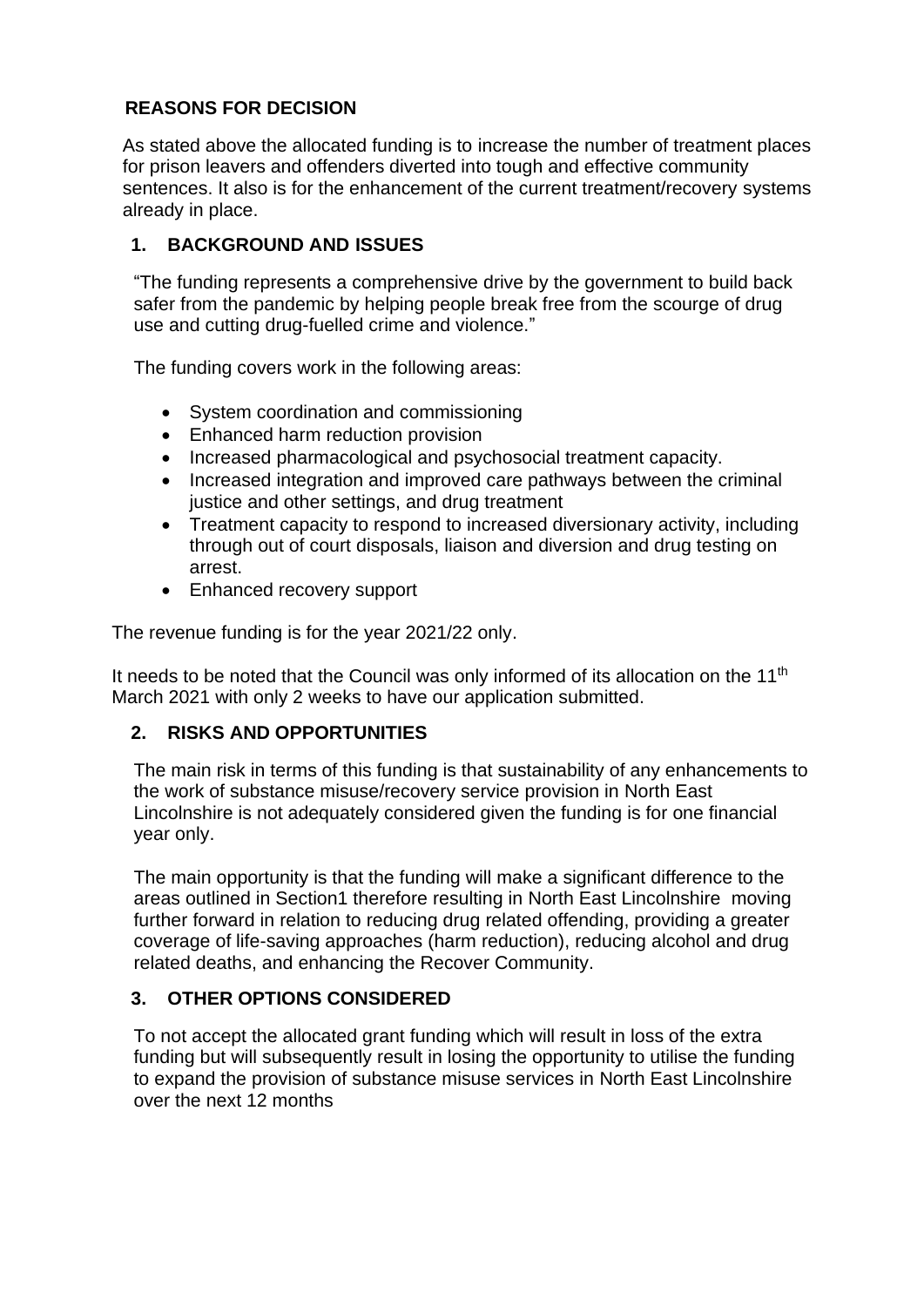# **4. REPUTATION AND COMMUNICATIONS CONSIDERATIONS**

There are potential positive/negative reputational implications for the Council resulting from the decision. An action plan has will be agreed with the Council's communications service, covering the following issues – Positive in respect of more funding coming into North East Lincolnshire for provision of services for those with substance use issues. Negative in respect of the fact that there is a heavy emphasis on working with offenders/e-offenders and that it is for one year only.

# **FINANCIAL CONSIDERATIONS**

This proposal will be funded through the allocated PHE funding only. The funding is for revenue funding only, for one year only and is supplementary to the Public Health Grant. There will be no call on the council's reserves and there is no risk in relation to this allocated funding. The proposal will enhance the current offer to the citizens of North East Lincolnshire who are affected by substance use and the offending related to it.

# **5. CLIMATE CHANGE AND ENVIRONMENTAL IMPLICATIONS**

This proposal will have no negative effect on the environment and could add to the continuing reduction of discarded clinical waste such as used syringes as individuals access help for their substance use issues.

# **6. CONSULTATION WITH SCRUTINY**

There has been no consultation with Scrutiny

## **7. FINANCIAL IMPLICATIONS**

The Council has been advised that it will receive a S31 grant allocation in 2021-22 of £415,000 for additional drug treatment crime and harm reduction work. This grant can only be spent on revenue expenditure, must be spent in accordance with the proposal submitted and agreed with Public Health England and will be subject to regular monitoring returns. The deadline for the submission of the proposal is the 26<sup>th</sup> March 2021. This is a one-off grant for 2021-22 only and is in additional to the usual Public Health Grant received. As a result there should be no call on Council budgets

## **8. LEGAL IMPLICATIONS**

There are no legal implications immediately arising from the above. Receipt of funding will be governed by conditionality around funding terms which colleagues in Legal Services can advise and mitigate so that any risks to the Council are understood and accommodated. In the event of implications arising from individual workstreams, colleagues in Legal Services can support as appropriate,

## **9. HUMAN RESOURCES IMPLICATIONS**

There are no direct HR implications

## **10. WARD IMPLICATIONS**

All wards will be affected indirectly as a result of this funding.